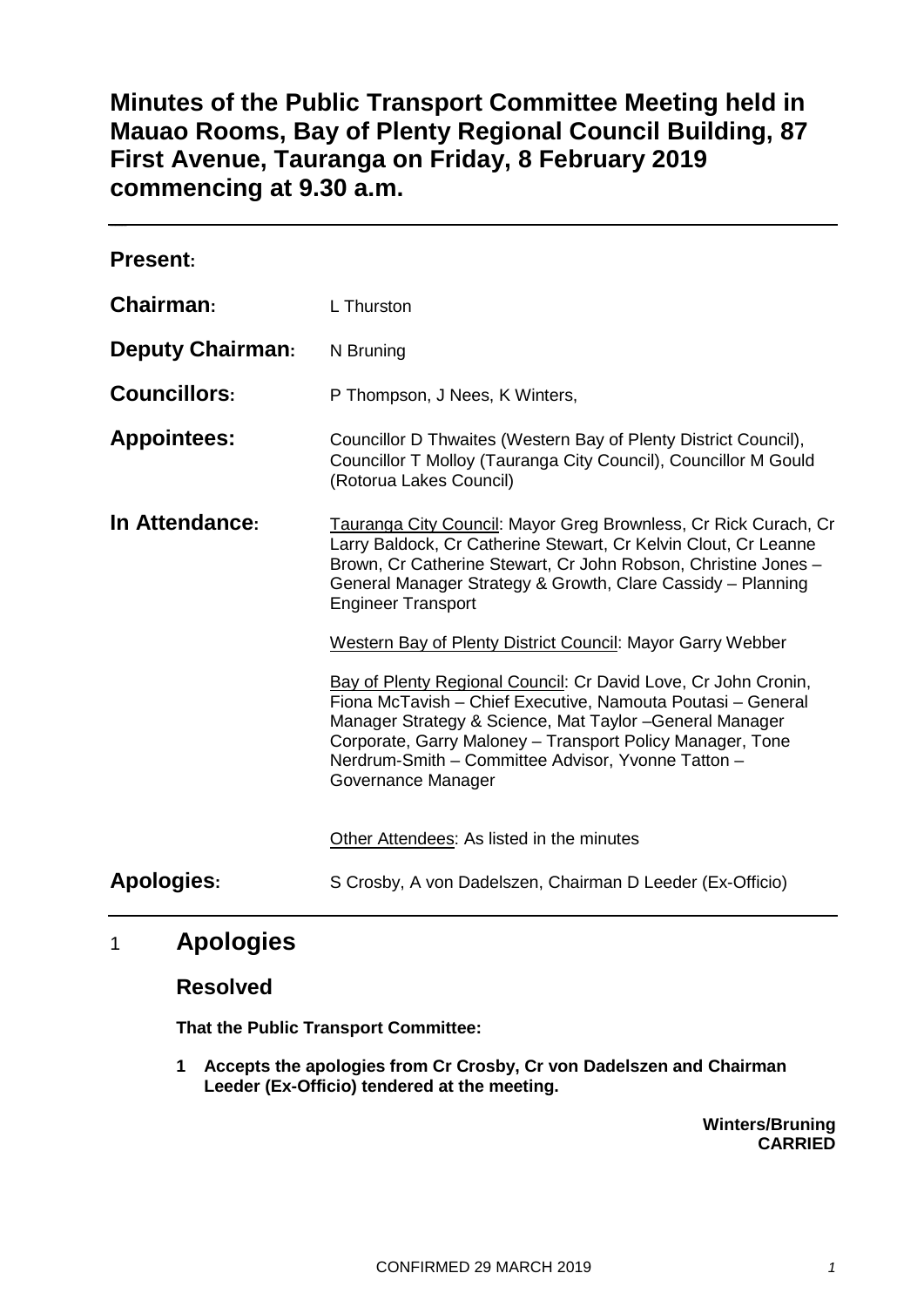# 2 **Introduction by Chairperson**

#### Key Points

- Extended an apology to the community for the current challenges relating to the introduction of the changed bus service, in particular since the commencement of the new school year
- Recognised the impact on the community and the potential loss of confidence in the service
- Noted that the shortage of bus drivers was the main contributor to the difficulties
- Reiterated Council's commitment to address the concerns and to work closely with the service provider, NZ Bus
- Noted Tauranga City Council Mayor Brownless and Councillors and the WBOPDC Mayor, Garry Webber, participating in the meeting
- In the public interest, the agenda would be rearranged as follows:
	- NZ Bus presentation would be held in the Public Section, rather than Public Excluded
	- Public Transport Blueprint Progress update would be covered after the Public Forum
	- Some items might be deferred to the next meeting to allow for increased focus on the discussion regarding the bus service.

# 3 **Public Forum**

#### **Deb Turner**

#### Key Points

- Resident of Pāpāmoa, long-term bus user and negatively impacted by the changes
- Public should have easy access to a bus service and she was losing faith in its reliability
- Spoke on behalf of those who were unable to speak themselves
- Gave examples of elderly people who had been waiting for buses for hours and children who were unable to get on the bus as it was already full
- The lack of reliable and available service meant she was unable to continue her volunteer work as it took too long to reach the destination
- Concerned regarding the attitude of some of the drivers who were rude and unhelpful.

#### **Anna Larsen – Welcome Bay Community Centre**

#### Key Points

- Recognised the points expressed by the previous speaker
- Despite concerns, parts of the service worked well and met the needs of the community
- Congratulated Council on the free school bus trial for Welcome Bay students
- Availability of free buses meant more children were able to attend school
- The community had a drive and need for a well-functioning bus service
- Concerned regarding the lack of communication, e.g. school buses were changed to Yellow Hopper Buses; incorrect or missing information in the BoP Times and on the BayBus website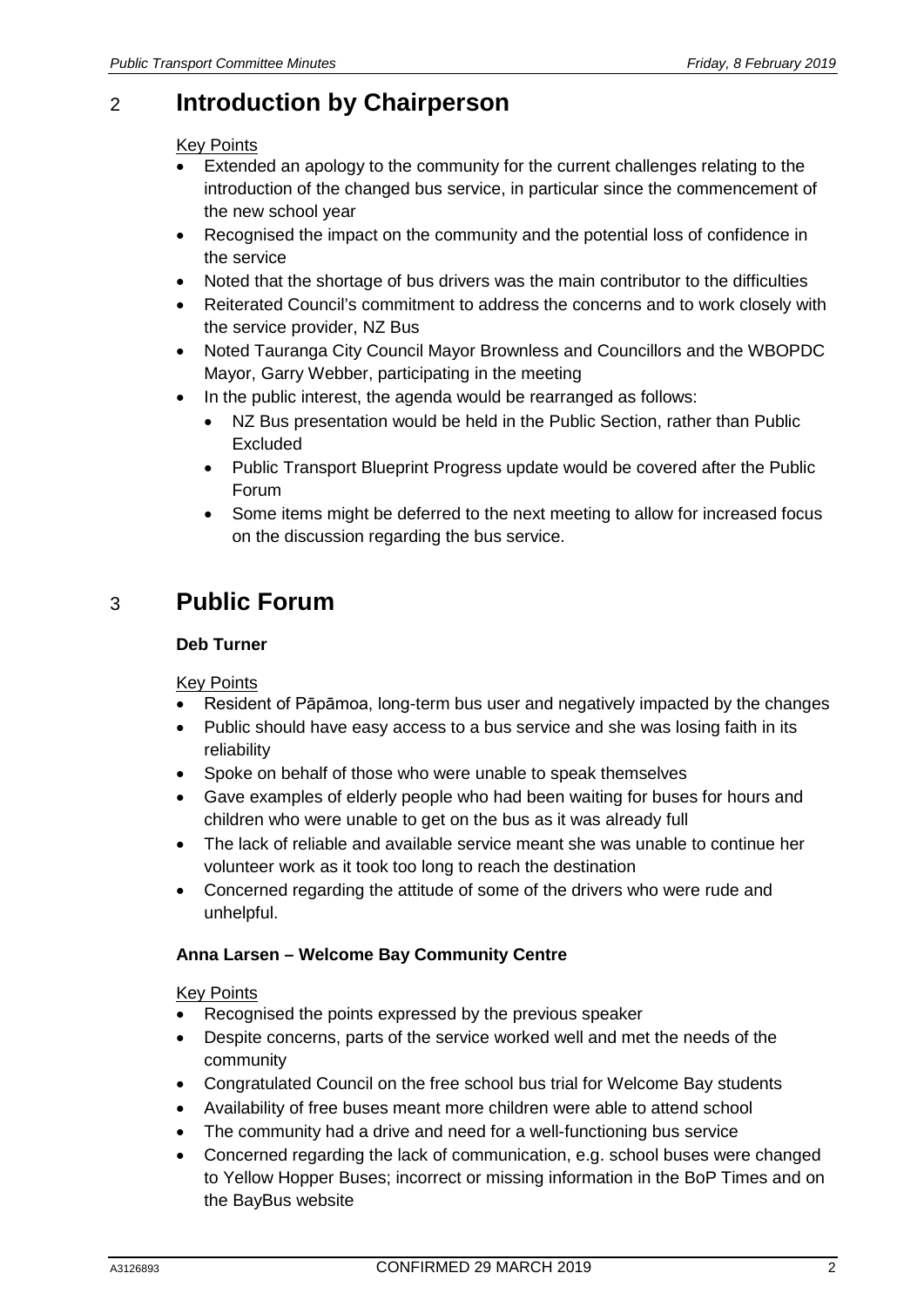- Concerned regarding the shortage of bus drivers, which did not appear to have been an issue with the previous service provider
- The "Three Cs": Community Council Collaboration.

# 4 **Declaration of Conflicts of Interest**

Late Report: Rotorua Inner City Orbiter Service – Noted that Cr Gould was the Rotorua Lakes Council representative on the Committee and that this did not constitute a conflict of interest.

## 5 **Reports**

## 5.1 **Public Transport Blueprint - Progress Update**

*PowerPoint presentation - Reference A3126183*

Fiona McTavish – Chief Executive, Namouta Poutasi – General Manager Strategy & Science, Garry Maloney – Manager Transport Policy and Matt Hunt – Marketing & Communications Advisor presented this item and responded to questions.

Key Points of Presentation

- Why the Network Changed
- What's happened Complaints
- Addressing Issues Key Messages
- Way Forward
- **Communication**
- School Bus Issues.

#### Presenters in Response to Questions

- The shortage of drivers had not become readily apparent until the end of January 2019
- Staff were committed to work closely with NZ Bus in resolving the issues
- Had met with Chief Executive of NZ Bus and expressed strong concerns regarding the substandard service being provided
- A number of avenues would be used to communicate timetable changes
- School bus service was a priority
- There were issues around the current reliability of the Transit App
- A number of children used the urban bus network to get to school, rather than travel being limited to dedicated school buses
- There had been a reduction in the number of school buses in the changed service.

#### Key Points – Members and Attendees

- Noted that the service both had and still did work well for some members of the community
- Using technology/internet to access route and timetable information could be challenging, in particular for elderly users
- Complaints had increased through Facebook and it was important to ensure information about who to contact was well known
- Concerned regarding the indication that reduced services as an interim measure had been agreed to, as this was yet to be discussed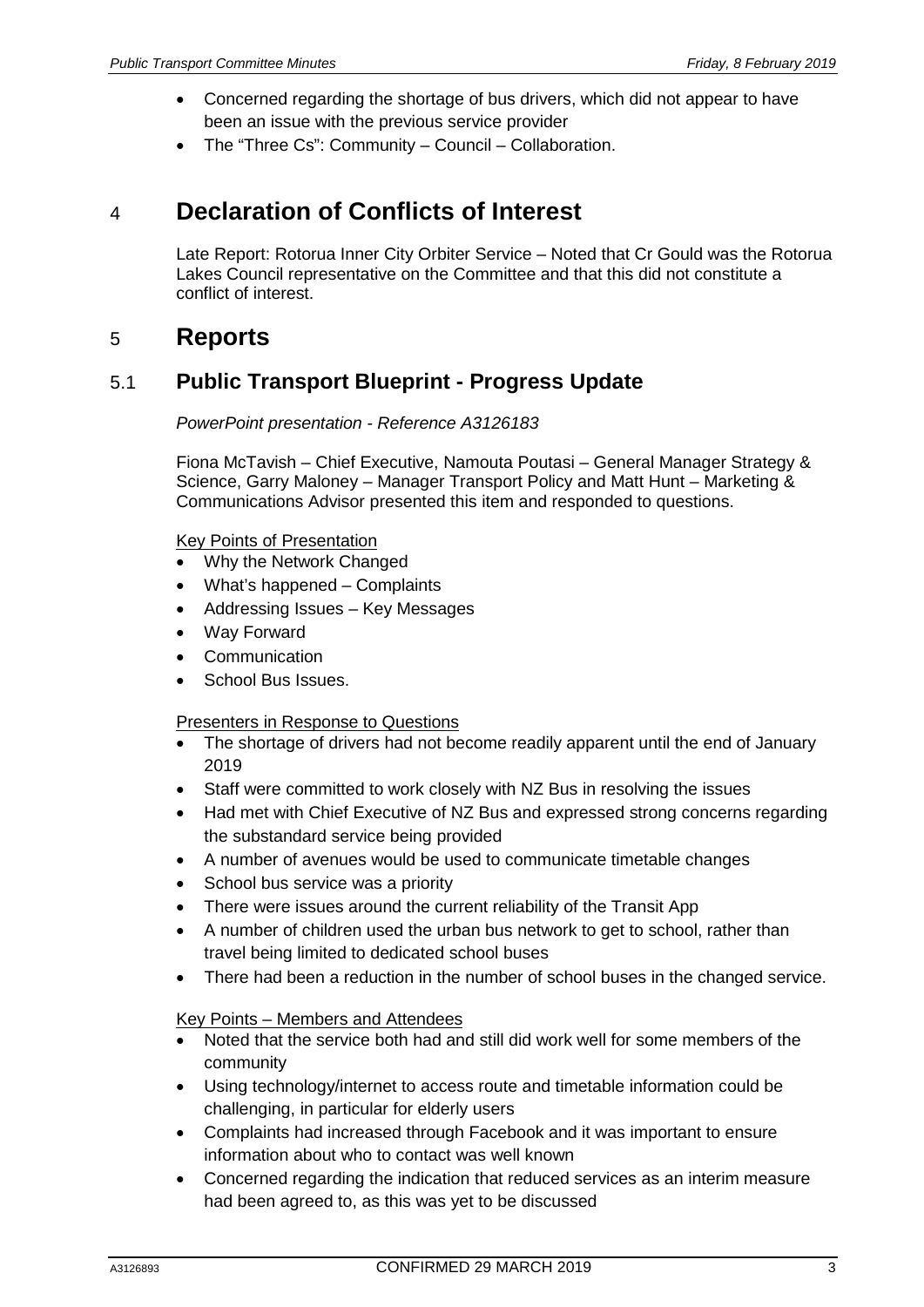- Considered that NZ Bus was currently in breach of its contract with Council
- Sought larger numbers of printed timetables, as well as face-to-face communication with users as timetables could be difficult to understand
- Suggested the establishment of a phone number where bus time changes/delays/cancellation information was available
- Concerned regarding the amount of time school children were travelling on the buses, e.g. situations where young children had to leave at 6.30am and were not home until 4.30pm.
- 10.30 am The meeting **adjourned**.
- 10.45 am The meeting **reconvened**.

#### Key Points of Presentation - *Continued*

- More Action Investigate & Make Changes
- Feedback Avenues.

#### Presenters in Response to Questions - *Continued*

- A range of avenues, not limited to on-line options, had been provided to encourage feedback
- There had been signs on the buses at the start of the new contracts informing users how to provide feedback.

#### Key Points – Members and Attendees - *Continued*

- Key stakeholders should be involved in the route review
- The changes were intended to provide a faster/straighter service to ensure commuter travel was well supported
- The lack of bus drivers (25% less than projected when NZ Bus tendered for the service), was unacceptable
- Concerned regarding the repeated delay in the agreed delivery of e-buses
- Emphasized the importance of recognising the community as the priority when reviewing the service
- Recognised that the introduction of a changed service and a new provider at the same time as the commencement of the school year was a 'perfect storm' scenario
- It might be timely to undertake a review of how passenger transport was delivered in co-operation between the councils.

**Staff Follow-up** 

• Information regarding bus passenger numbers since December 2018 to be provided to TCC and BOPRC Councillors and Committee Members.

## **Resolved**

#### **That the Public Transport Committee:**

**1 Receives the report, Public Transport Blueprint - Progress update.**

#### **Thurston/Winters CARRIED**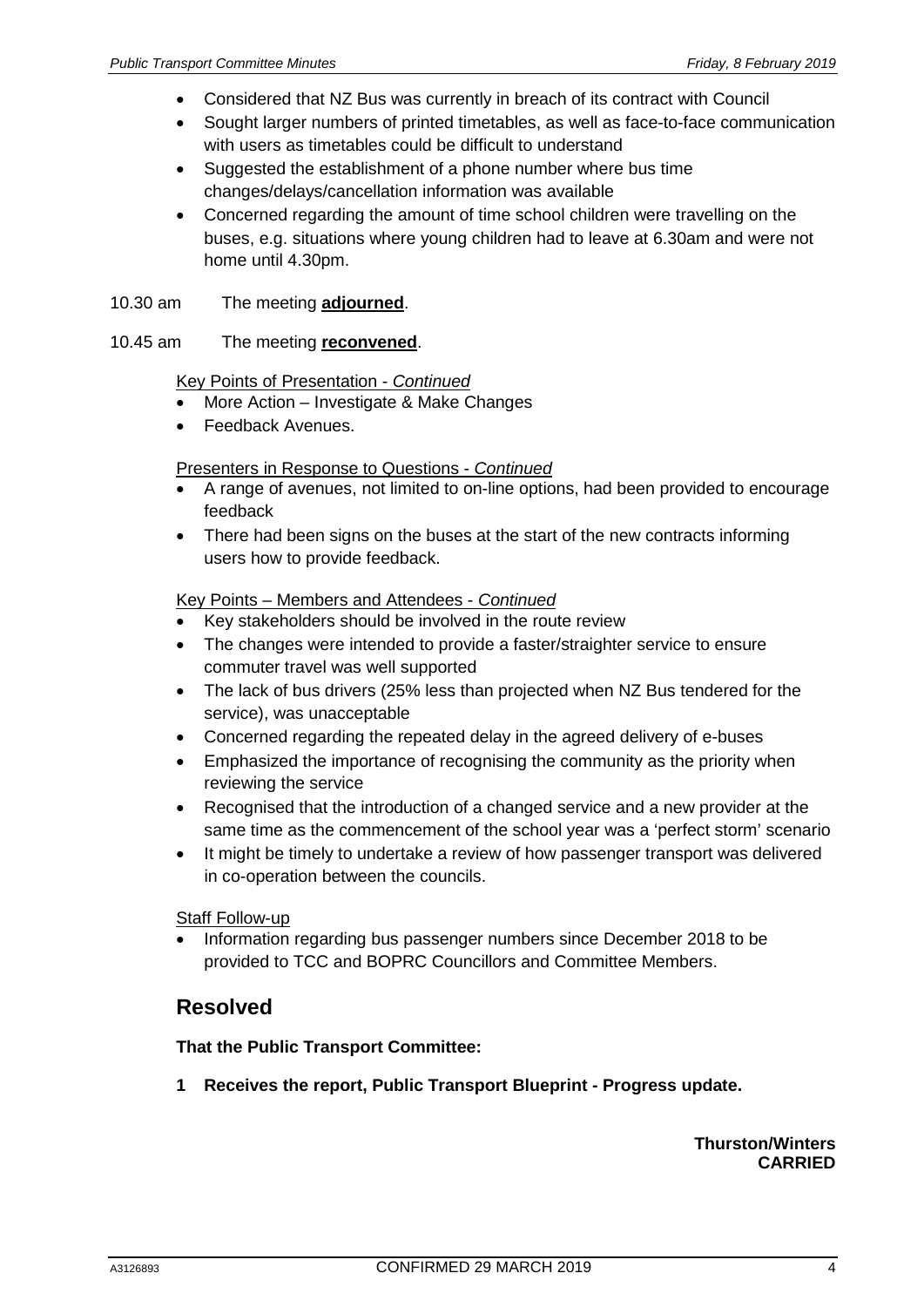## 5.2 **Tauranga City Council- Public Transport Infrastructure Update**

*PowerPoint Presentation – Reference A3129819*

Christine Jones – General Manager Strategy & Growth, Clare Cassidy – Planning Engineer Transport presented this item and responded to questions.

Key Points of Presentation

- Infrastructure in PT Blueprint PBC
- Additional Works
- Interchanges Tauriko
- Interchanges Polytech
- Interchanges Hairini
- Interchanges Brookfield
- Interchanges Greerton
- **Bayfair**
- Improving high use stops
- Improving access
- Additional Work Arataki
- Additional Work Mt Drury
- New stops and shelters
- Additional work  $-15<sup>th</sup>$  Avenue
- Additional work Hairini Bus Lane.

#### Presenters in Response to Questions

- Data on bus delays and congestion points would be collected over the next few months to identify impacts on the infrastructure/network
- Short-term interchange designs at Brookfield had been completed, however land purchase would be required long-term
- The number of transfers occurring at Brookfield had identified the need for an interchange, however discussions regarding key locations were ongoing
- Long-term review was considering the location of the Bayfair interchange, including Maunganui Road
- Feedback from users impacted on the location of permanent new shelters to ensure they met the needs of the community
- Funding for a park-and-ride study was currently being scoped for commencement within the next couple of months.

Key Points – Members and Attendees

- The review of the Greerton Transport project should take into consideration the impact public transport had on the local community
- Queried whether a congested area like Brookfield could accommodate an interchange as it was a connection point for a number of schools with a high amount of foot-traffic
- There was insufficient road space on Cameron Road to justify dedicated bus lanes/clearways
- Community meetings could be arranged to review whether the interchange locations were appropriate
- Concerned regarding inadequate or non-existing bus stop shelters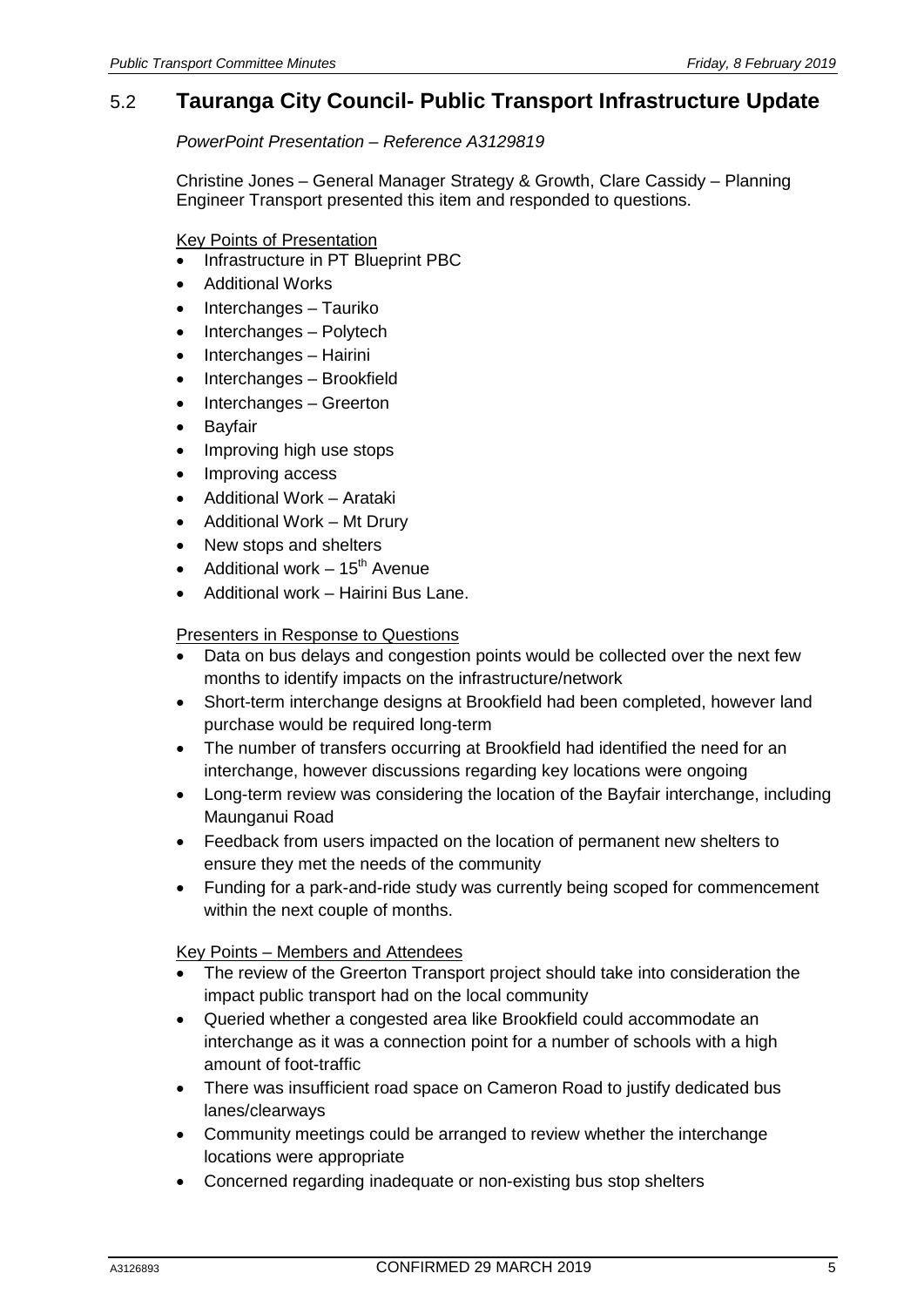• There were no facilities in Tauranga CBD for the bus drivers to stay during breaks and encouraged co-operation between councils and NZ Bus in finding a suitable solution.

#### Comment by BOPRC Staff

The location of the interchanges was a reflection of ongoing engagement with the community as part of the development of the Public Transport Blueprint.

## **Resolved**

#### **That the Public Transport Committee:**

**1 Receives the report, Tauranga City Council- Public Transport Infrastructure Update.**

> **Molloy/Thwaites CARRIED**

## 6 **Presentations** *(Late Item) - Transferred From Public Excluded*

## 6.1 **NZ Bus Presentation**

*PowerPoint Presentation – Reference A3130833*

Claire Neville – General Manager Operations, Ian Gordon – General Manager Fleet and Anthony James - National Commercial Manager, NZ Bus presented this item and responded to questions.

#### Key Points of Presentation

- Introductions
- NZ Bus in Tauranga
- Current Situation Driver Numbers
- Performance Missed Trips
- Current Situation
- Challenges
	- Shortage of candidates
	- Structural factors
- Steps to address the shortage
- Current outlook.

#### Presenters in Response to Questions

- There were labour shortages in all the key areas of operation, i.e. Wellington, Auckland and now Tauranga.
- Had commenced recruitment six months before the go-live date in December 2018 and had continued recruitment since then, which had proven challenging
- Data was gathered and feedback sought both from users and drivers to address any emerging issues
- Recognised that clear and open communication was a key factor and that they had failed in this regard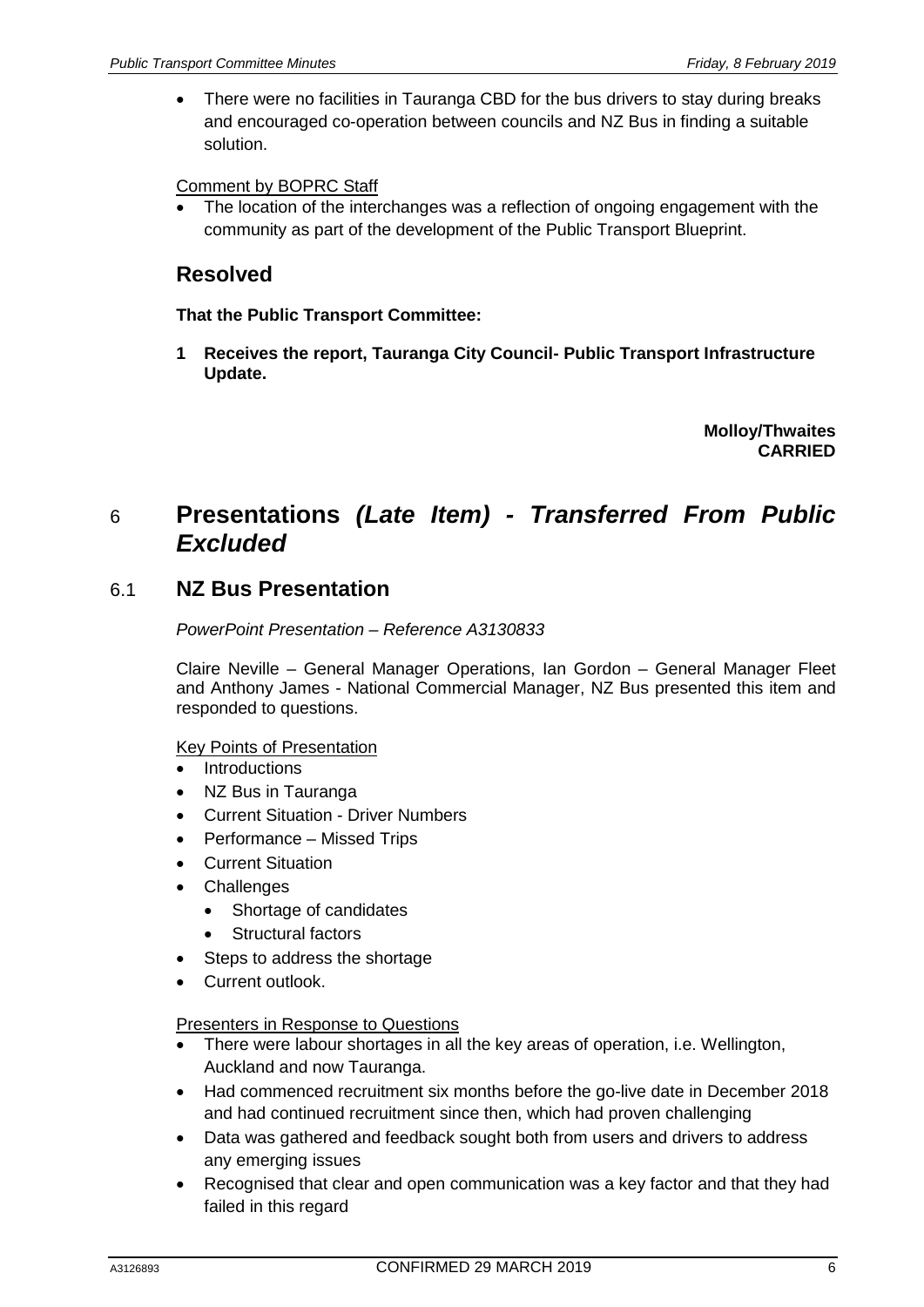- There were differing employment agreements in place, e.g. a flat rate was being paid in Tauranga vs a different pay structure in Auckland
- Recognised that this was 'early days' in the service and that using temporary drivers from Auckland meant they were not familiar with the local geography
- Did not consider that the remuneration packages offered were the cause of the driver shortage
- Some recruits had realised during the training period this was not a suitable position for them and left. However, overall loss of staff was minimal
- Noted that the tender for the service was submitted in 2017 when challenges related to the Tauranga market were substantially less than the current situation.

Key Points – Members and Attendees

- Cautioned against making assumptions that the current employees would remain as anecdotal evidence indicated there was a high level of driver dissatisfaction
- Concerned that inadequate training was provided to the drivers
- It was an unacceptable situation that NZ Bus were unable to provide the service and meet their contractual obligations
- Council had not agreed to a reduction in the contractually agreed level of service provided by NZ Bus
- Although living wage was offered initially, the flat rate applied in Tauranga meant it was not adjusted
- Concerned regarding the loss of confidence by the community in the bus service and by association, the Regional Council.
- 12.30 pm The meeting **adjourned**.
- 12.55 pm The meeting **reconvened**.

## 7 **Previous Minutes**

### 7.1 **Public Transport Committee Minutes - 9 November 2018**

## **Resolved**

**That the Public Transport Committee:**

**1 Confirms the Public Transport Committee Minutes - 9 November 2018**

**Nees/Winters CARRIED**

## 7.2 **Welcome Bay School Bus Trial**

Garry Maloney – Manager Transport Policy provided a brief outline of the report.

Key Points

- The trial had been well received by the community
- Data and feedback would be gathered during the trial and presented to the Committee.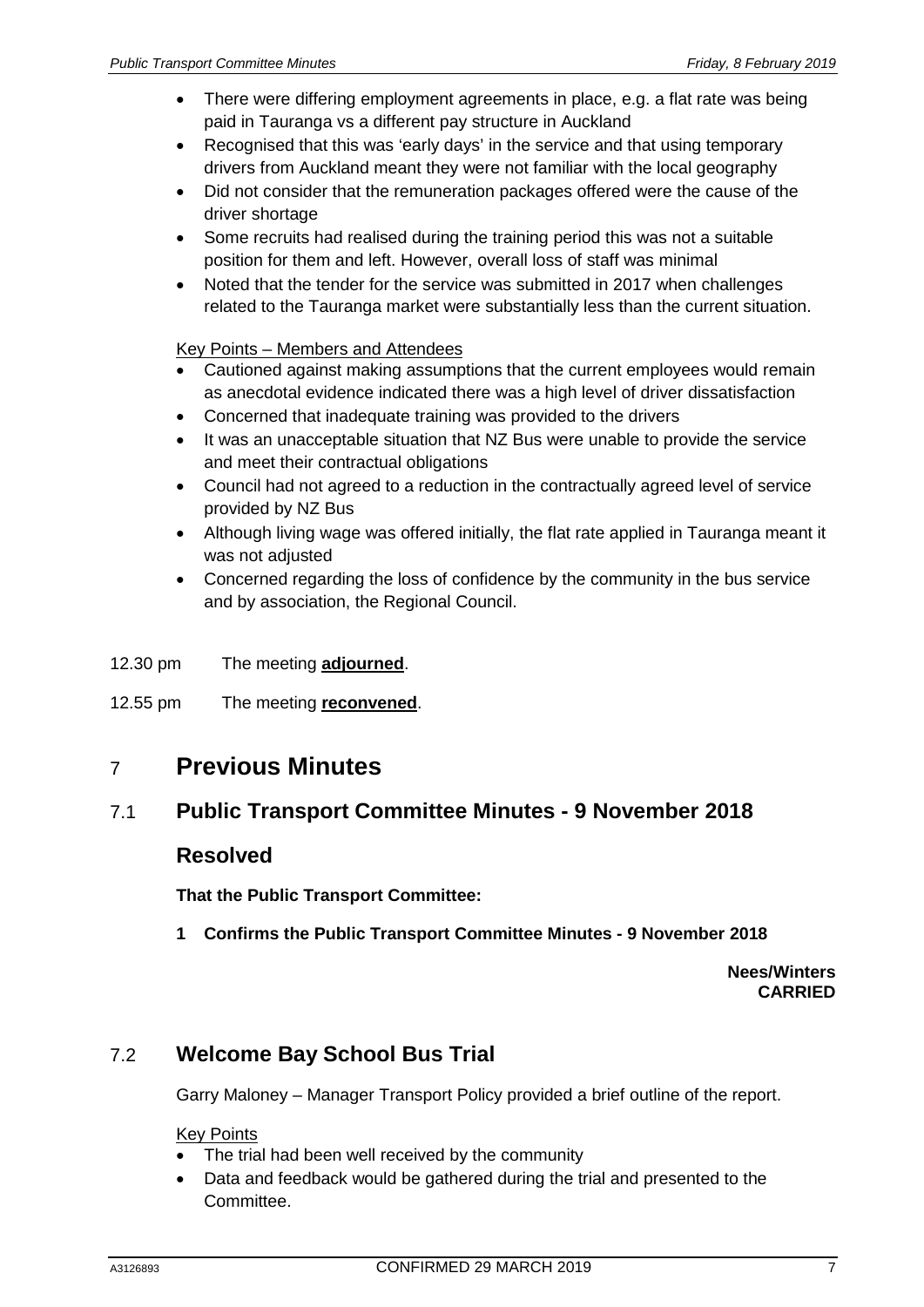• Free fares applied to the dedicated school buses only, and not urban buses.

#### Staff Follow-up

• Information regarding the changed Maungatapu service and impact on the school travellers to be further investigated.

## **Resolved**

**That the Public Transport Committee:**

**1 Receives the report, Welcome Bay School Bus Trial.**

#### **Thompson/Bruning CARRIED**

# 8 **Acceptance of Late Items**

## **Resolved**

That pursuant to section 46A of the Local Government Official Information and Meetings Act 1987 the following items be considered at this meeting:

#### **Late Items/Tabled Items (as set out below)**

- **1. Open Section: Late Report - Rotorua Inner-City Orbiter Service**
- **2. Open Section: Email from Heather Ramsay regarding the changes to the bus service**
- *3.* **Open Section: Attendance by representatives of NZ Bus***– Transferred from Public Excluded*
- *4.* **Public Excluded Section: Public Transport Blueprint Progress Update** *- Reason for confidentiality: To carry out commercial and industrial negotiations***.**

**The reason why these items were not on the agenda was that they were not available when the agenda was issued. Discussion cannot be delayed until the next meeting due to timing.**

> **Winters/Bruning CARRIED**

## 9 **General Business**

Two items as listed under Item 14: Consideration of General Business.

# 10 **Confidential Business to be Transferred into the Open**

Noted that the NZ Bus presentation had been transferred into the Open Section of the meeting.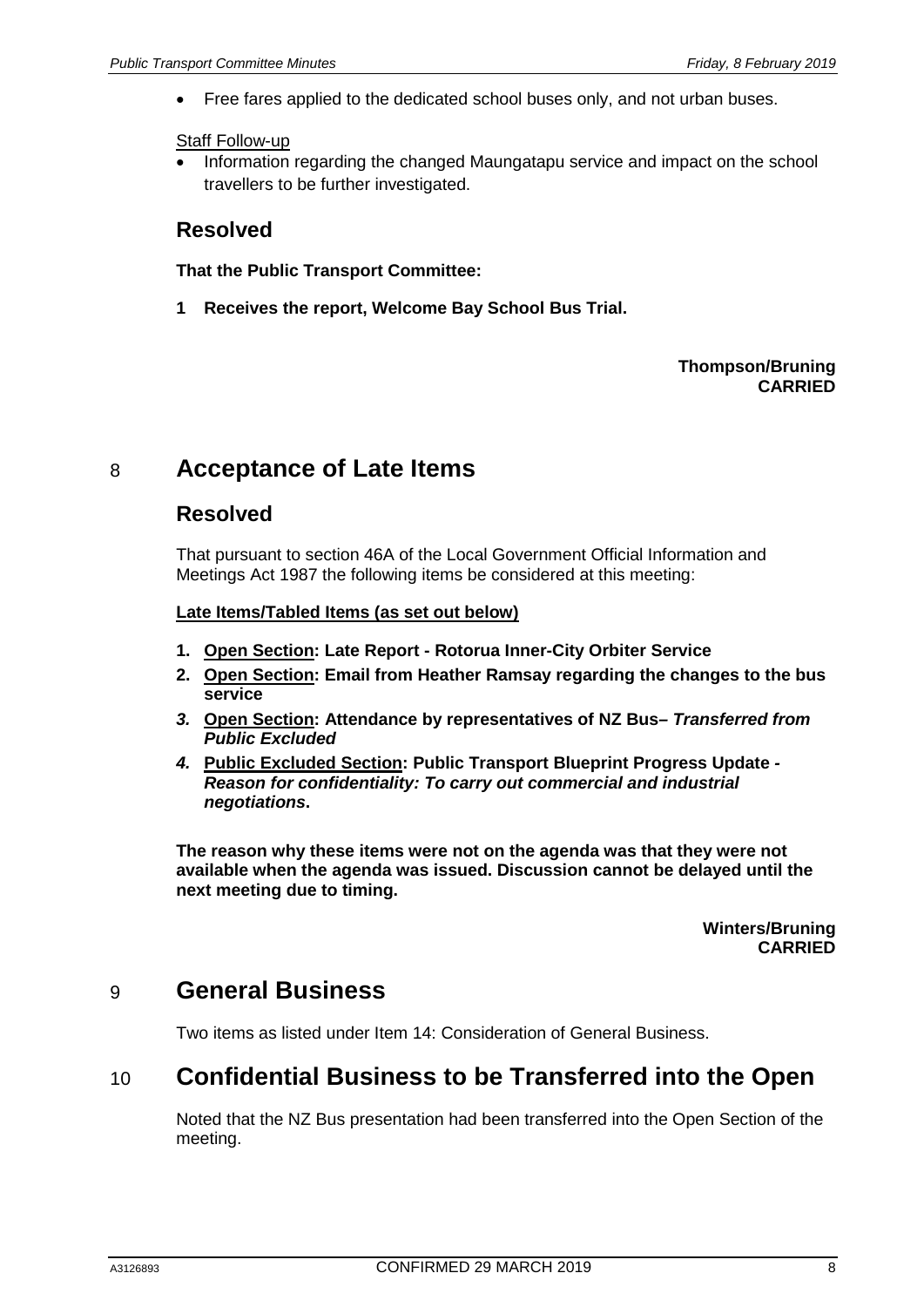## 11 **Reports -** *Continued*

## 11.1 **Total Mobility Solution**

This report was transferred to a future meeting of the Committee.

## 11.2 **Network Planning, Service Delivery and Infrastructure**

This report was transferred to a future meeting of the Committee.

## 11.3 **Waihi Beach Trial Service**

### **Resolved**

**That the Public Transport Committee:**

- **1 Receives the report, Waihi Beach Trial Service;**
- **2 Confirms that the decision has a medium level of significance as determined by the Council's Significance and Engagement Policy. Council has identified and assessed different options and considered community views as part of making the decision, in proportion to the level of significance.**

**That the Public Transport Committee recommend that the Regional Council:**

- **3 Agrees that the current configuration of the Waihi Beach trial passenger transport service has been successful and endorses its continuation as a permanent two day a week service.**
- **4 Allocate additional funding of \$57,000 in the 2019-2020 Annual Plan and subsequent years.**
- **5 Confirms that the decision has a medium level of significance as determined by the Council's Significance and Engagement Policy. Council has identified and assessed different options and considered community views as part of making the decision, in proportion to the level of significance.**

**Bruning/Thurston CARRIED**

## 11.4 **Performance of Public Transport Services for July to December 2018**

#### **Resolved**

**That the Public Transport Committee:**

**1 Receives the report, Performance of Public Transport Services for July to December 2018.**

#### **NAMES**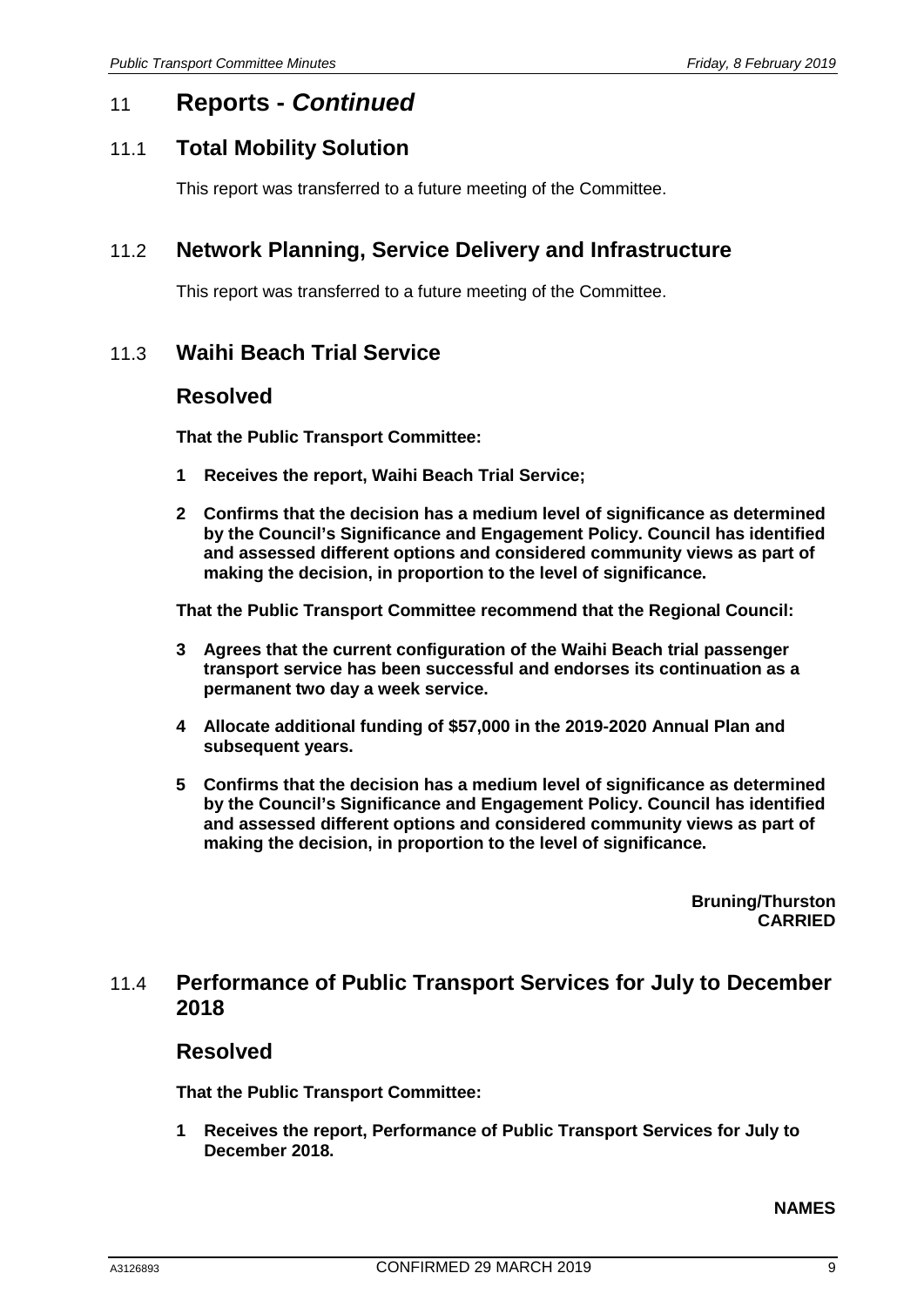**CARRIED**

## 11.5 **Other Matters of Interest**

### **Resolved**

**That the Public Transport Committee:**

**1 Receives the report, Other Matters of Interest.**

#### **Winters/Bruning CARRIED**

## 12 **Consideration of Late Items**

## 12.1 **Rotorua Inner-City Orbiter Service**

Key Points – Members and Attendees

• Did not support separate consultation of the inner city orbiter service as part of the Regional Council's Annual Plan 2019-20.

## **Resolved**

**That the Public Transport Committee:**

**1 Receives the report, Rotorua Inner-City Orbiter Service.**

**Winters/Bruning CARRIED**

## 12.2 **Public Excluded Section**

### **Resolved**

**Resolution to exclude the public**

**THAT the public be excluded from the following parts of the proceedings of this meeting.**

**The general subject of each matter to be considered while the public is excluded, the reason for passing this resolution in relation to each matter, and the specific grounds under section 48(1) of the Local Government Official Information and Meetings Act 1987 for the passing of this resolution are as follows:**

| General Subject of Matter to<br>be Considered | Reason for passing this<br>resolution in relation to this<br>matter | Grounds under Section 48(1)<br>LGOIMA 1987 for passing this<br>resolution |
|-----------------------------------------------|---------------------------------------------------------------------|---------------------------------------------------------------------------|
| <b>Public Transport Committee</b>             | Please refer to the relevant                                        | Good reason for                                                           |